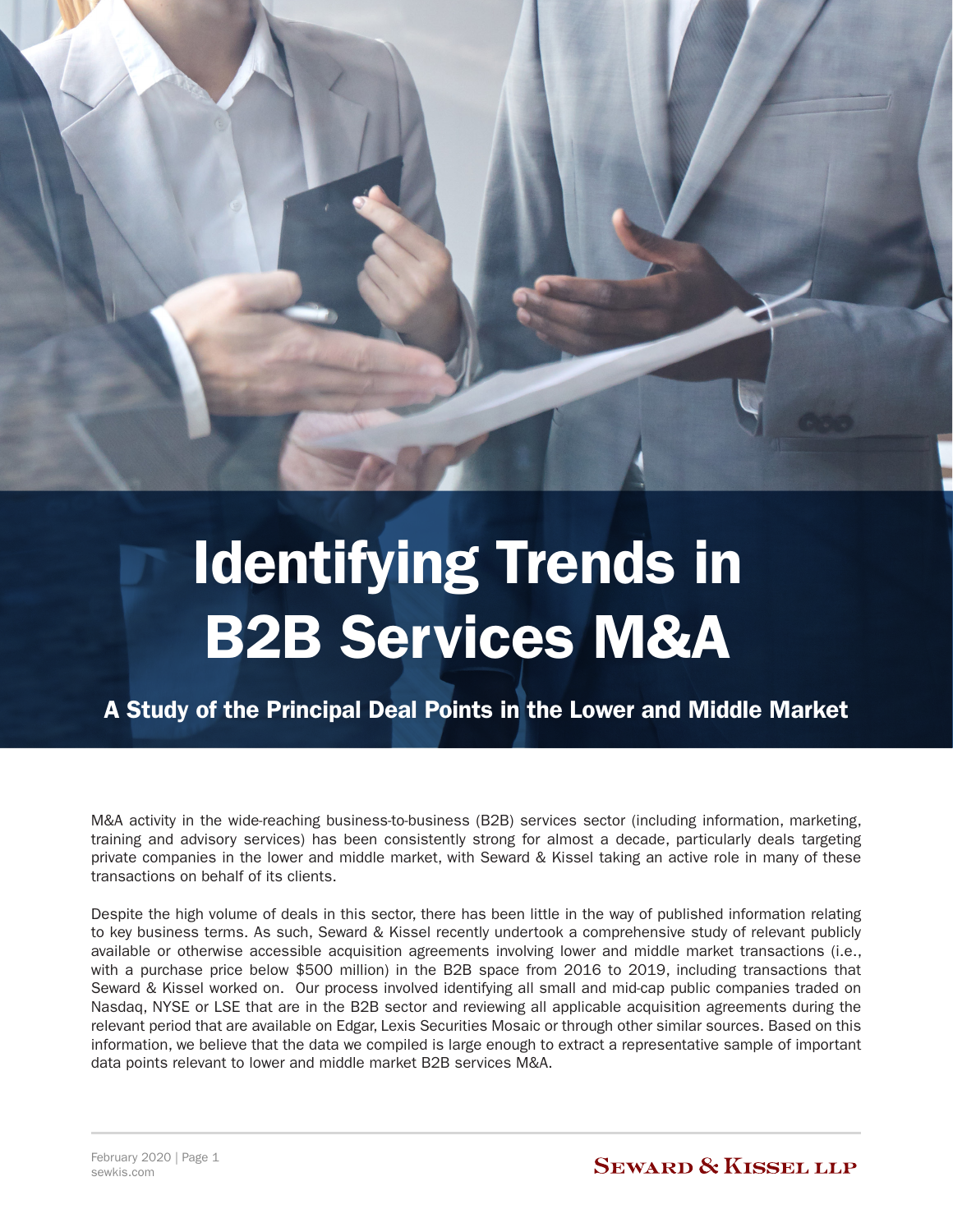The results of our study reveal that acquisition agreements in the B2B services sector continue to reflect sellerfriendly terms driven by a combination of market dynamics and the growing use of representations and warranties (R&W) insurance, but there appear to be exceptions depending on the size and structure of the transaction. Our key findings include the following:

### Deal Size

Average deal size was approximately \$115 million, with purchase prices ranging from \$16 million to \$470 million. Sub-\$100 million deals made up a comfortable majority of these transactions, indicating lower and middle market M&A activity in this sector is being fueled by "smaller" deals.



## Escrows and Holdbacks

Approximately 52% of all deals included an escrow or holdback, where a portion of the purchase price is placed in a third-party escrow account or simply retained by the buyer to serve as security in the event of an indemnification claim against the sellers. However, this percentage rose to approximately 71% for all deals below \$100 million, perhaps reflecting not as much risk tolerance on the part of buyers or less creditworthiness of sellers in lower middle market deals.

The average escrow or holdback as a percentage of purchase price was approximately 5.0%, with most escrows and holdbacks falling below that percentage, reflecting a continued downward trend.



Interestingly, approximately 21% of sub-\$100 million deals also contained an escrow or holdback to secure postclosing working capital adjustment payments that may come due from sellers.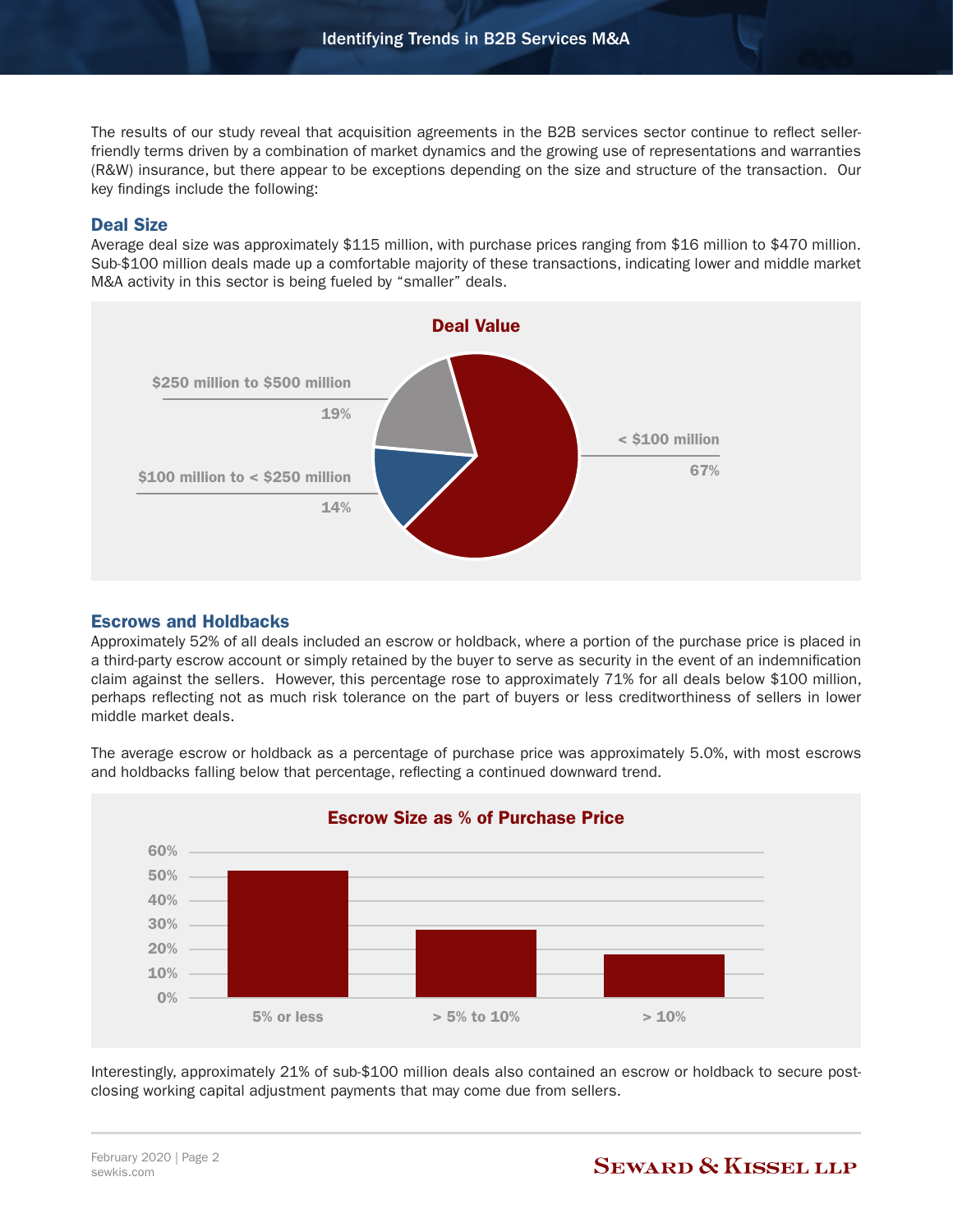#### Survival of Representations and Warranties

The average time period after closing during which a buyer may make an indemnification claim against a seller for a breach of its non-fundamental representations and warranties was approximately 15 months across all deals, with most such survival periods being exactly 12 months in duration.



#### Cap on Seller Liability

The average cap on a seller's liability for breaches of its non-fundamental representations and warranties was approximately 6.5% of the purchase price, increasing slightly to approximately 7.0% for sub-\$100 million transactions (again reflecting slightly less risk tolerance or perhaps greater bargaining power on the part of buyers in lower middle market deals, but still seller-friendly nonetheless). In many instances, the escrow or holdback equaled the amount of this cap.



Notably, over 80% of deals also included some form of overall cap on a seller's liability arising from the transaction equal to the purchase price.

#### Indemnification Baskets

Over 95% of deals included an indemnification basket, which is a threshold amount of losses that a buyer must incur before it is entitled to any indemnification from the seller. Of those, approximately 30% were "tipping" baskets (meaning if losses exceeded the basket amount, the buyer would be entitled to indemnity for all losses from the first dollar) and approximately 65% operated as a true deductible (meaning the buyer would be entitled to indemnity only with respect to losses exceeding the basket amount), continuing a seller-friendly trend that has been spurred in part by the increased use of R&W insurance. These percentages were generally consistent across deal sizes. A small percentage of baskets were hybrid in nature (i.e., a combination of a deductible and tipping basket).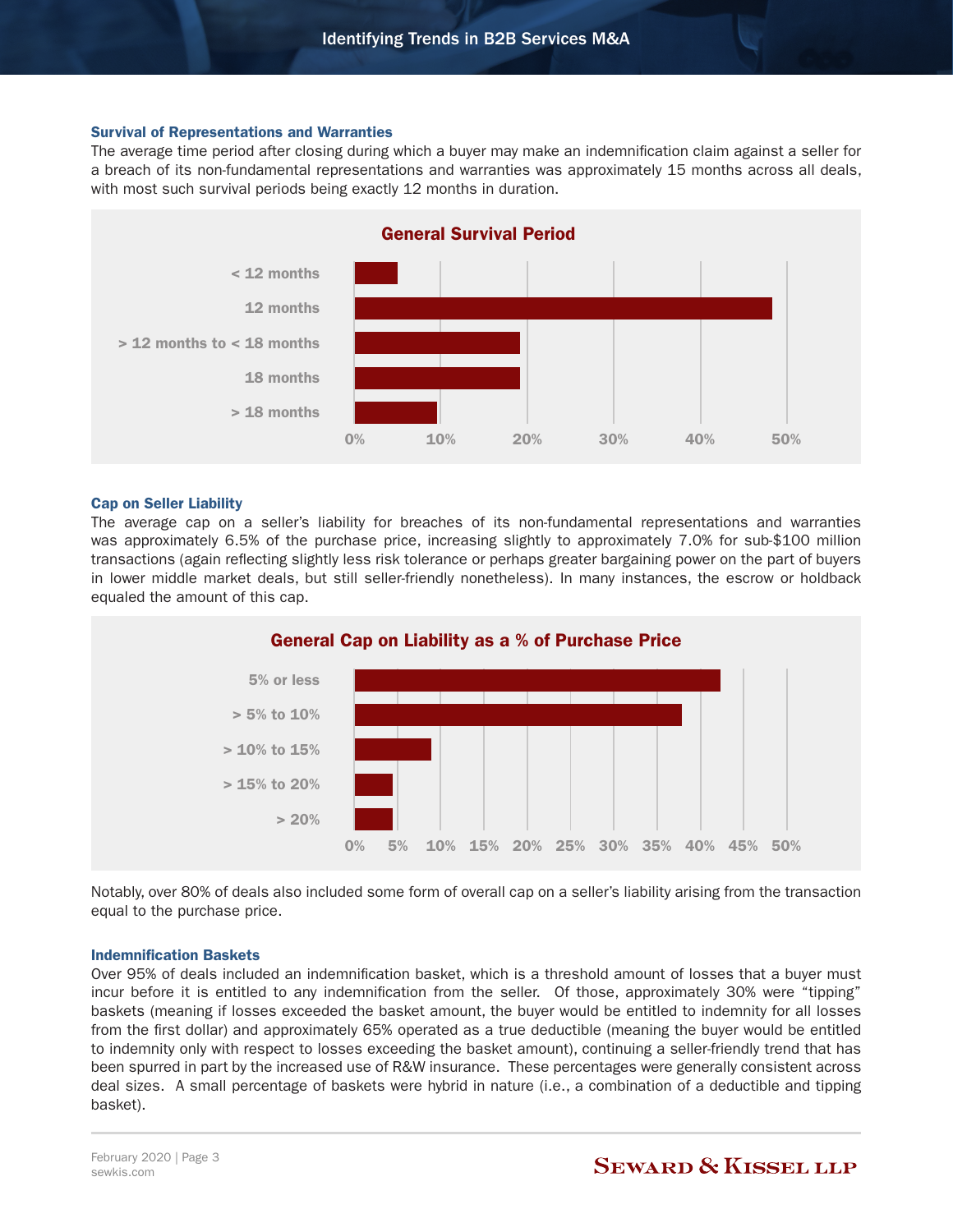

As a percentage of purchase price, the average deductible basket was approximately 0.75%, while the average tipping basket was approximately 0.88%. However, there was a notable difference between asset and stock acquisitions. In asset acquisitions, the average deductible basket and tipping basket as a percentage of purchase price rose to approximately 0.93% and 0.98%, respectively. Conversely, in stock acquisitions the average deductible basket and tipping basket fell to approximately 0.57% and 0.78%, respectively.



Furthermore, in sub-\$100 million deals, we generally observed a drop in average basket size of approximately 0.09%.

The foregoing may reflect that buyers ascribe more risk to stock deals (since buyers generally cannot exclude preclosing liabilities as they would in an asset deal) and have less risk tolerance (or perhaps greater bargaining power) in lower middle market deals.